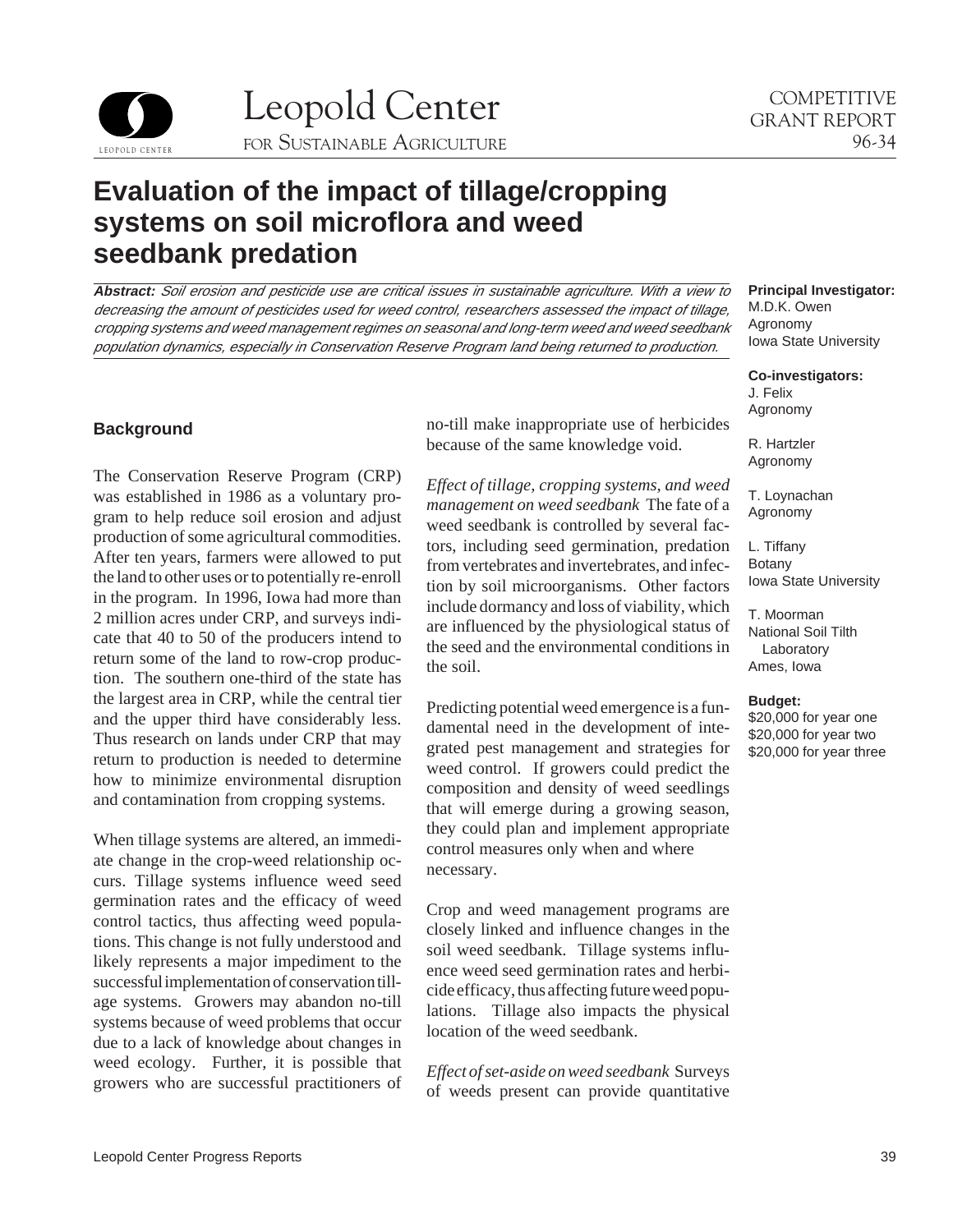information on weed communities for evaluating changes in weed flora over time, developing integrated management strategies, or mapping weed population. It is fair to predict that the weed seedbank in the land coming out of CRP is likely to be moderately high for some species and low for others. Information on weed seedbank composition of the land under CRP is therefore very important to those who will be advising producers on how to manage the weeds in land brought back into production.

Ideally, formerly cultivated areas that have been seeded to winter pasture grass should exhibit fewer weed species characteristic of farmed land because the annual weed seed rain (weed seeds produced annually by the weeds present in the field) typical of cultivated land is very much curtailed in land under CRP. However, the likelihood that weed seeds will remain dormant deep in the soil profile is very high.

In non-cultivated areas like CRP lands, many weed seeds will not germinate because crucial cues to break dormancy are lacking. Thus, the majority of all buried weed seeds will die within a few years, but significant numbers of seeds of some species in suitable microsites can survive for decades. Seeds buried at greater depths tend to remain dormant longer, but fewer of them can germinate successfully and emerge as seedlings. In CRP soils, it is suspected that the species with persistent seedbanks may become a problem when the land is returned to row-crop production.

The objectives of this research project were to assess the impact of tillage, cropping systems, and weed management tactics on short- and long-term field weed population dynamics, seedbank, and soil fungi.

#### **Approach and methods**

Field experiments were conducted during the summers of 1994 through 1997 at the Iowa State University McNay Research Center near Chariton, on land previously under CRP for eight years. The CRP cover was a mixed seeding of big bluestem, smooth bromegrass, and yellow sweetclover.

No-till and conventional tillage formed the main plots, whereas crop rotations (continuous corn and soybean/corn rotation) and weed management regimes (no herbicide, banded, and broadcasted herbicides) formed the subplots. Plots measured 100 by 15 ft, and 50 ft of the two center rows were harvested to determine yield.

Tillage systems were established in spring 1994 and maintained for the duration of the study. The entire experimental area was mowed and hay was collected. Following regrowth to about 15-cm, the no-till plots were sprayed with glyphosate one week prior to planting. Moldboard plowing was followed by two rounds on disc cultivation on the conventional tillage plots in 1994. In succeeding springs, a rotary mower was used to distribute residue from the preceding crop over the plots before a field cultivator was used to create a smooth seedbed ready for planting. Corn and soybean plots were treated with herbicides on banded, broadcast, and glyphosate treatment sites. Cultivation was done 20 days after planting (DAP) each year and hand weeding was used to remove weeds in banded and broadcast plots to keep them as clean as possible. Plants on each side of the two center rows were counted 21 DAP to determine crop stand.

*Field weed counts* Weeds were counted at 29, 68, and 120 DAP and recorded by species. Three sub-samples per plot were counted in a 30 by 30 cm area chosen at random.

*Soil sampling and weed seed recovery* Soil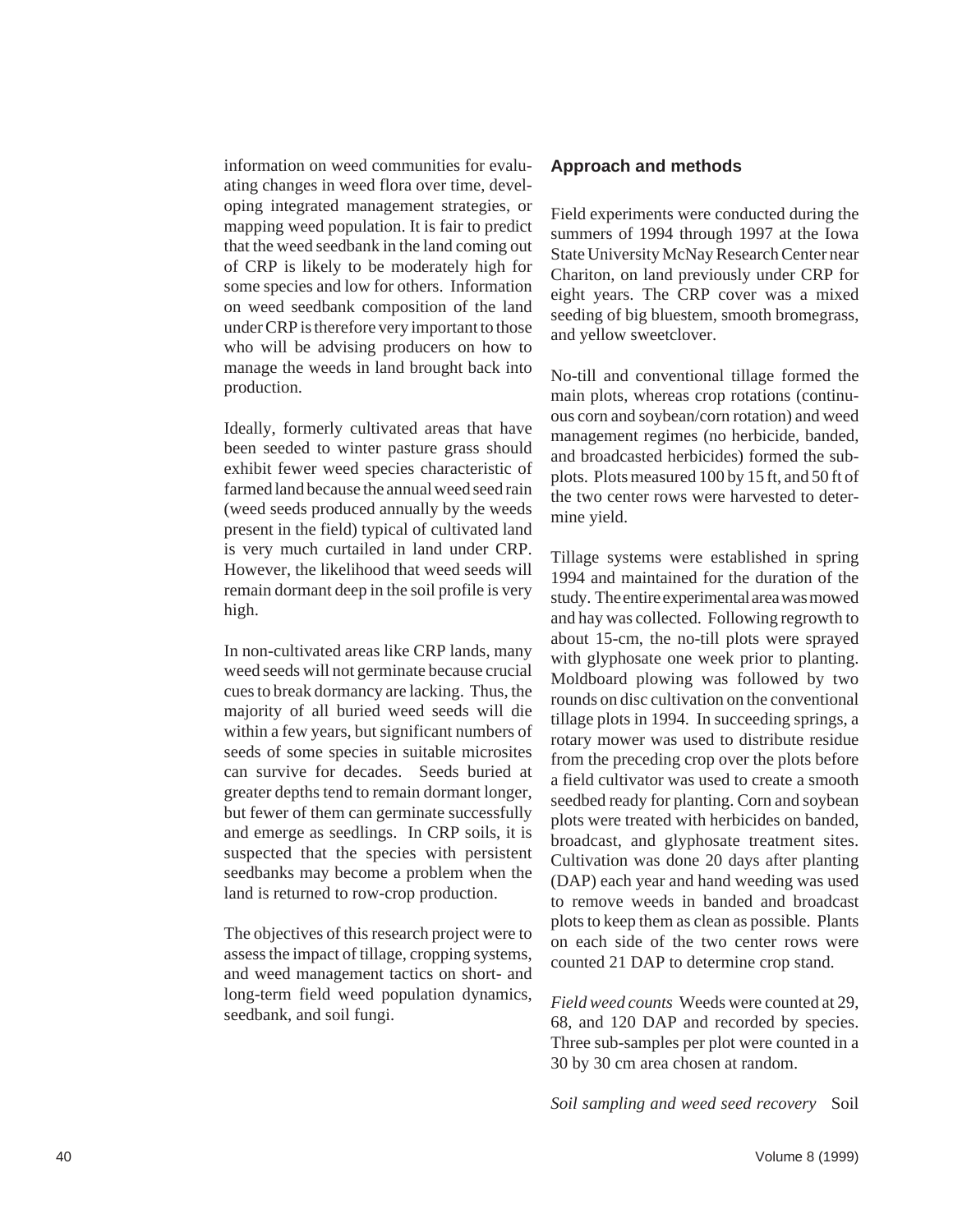

A four year corn and soybean yield as affected by tillage, crop rotation and weed management

sampling for seedbank characterization was done during the spring and fall of each year beginning in 1994. Soil samples were processed for seed recovery, then seeds were dried and recorded by species.

*Soil sampling in state CRP and adjacent cultivated land* In 1997 and 1998, soil samples were taken from 63 of 99 Iowa counties to categorize the weed seedbanks in CRP and adjacent cultivated land. The CRP land contained in this survey was considered to be highly erodible (HEL). Its erosion potential is considered to be equal or greater than eight times the rate at which continued soil productivity can be maintained. Samples were grouped using the nine state cropping districts and counties, and the same number of samples were taken from each region even though the lower one-third of the state has more area under CRP than the central and upper tiers.

*Statistical analyses* Field weed count analysis was done for individual weed species and grouped categories (broadleaf, grass, and total). Broadleaf weeds included field bindweed, common lambsquarters, common waterhemp, Pennsylvania smartweed, Venice mallow, horsenettle, common ragweed, horseweed, prickly sida, and eastern black nightshade. Grass weeds categorized were giant foxtail and yellow foxtail. Weed seedbank analysis was done for state CRP and adjacent cultivated land.

# **Results and discussion**

*Managing the CRP cover* The glyphosate applied in the spring of 1994 failed to com-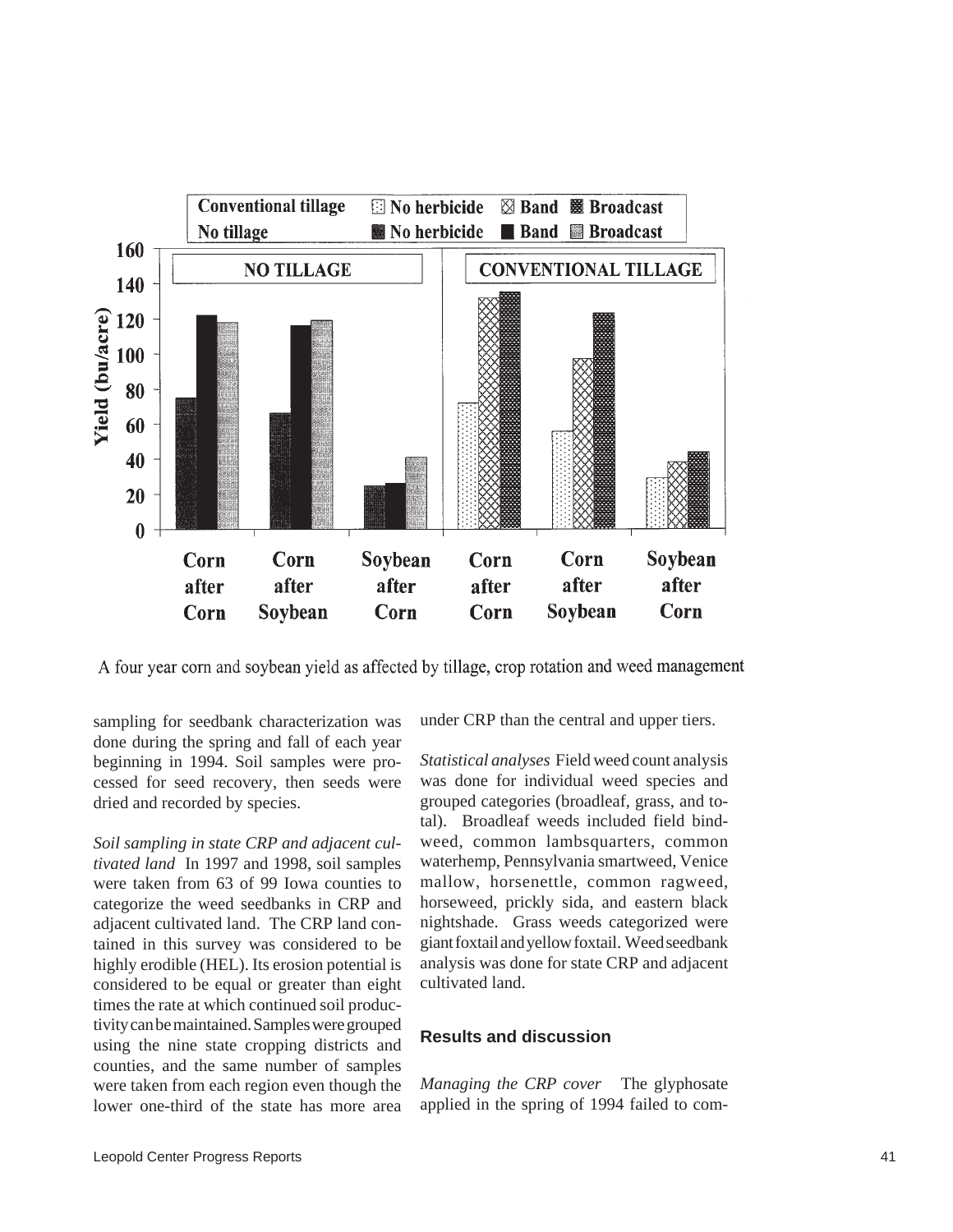pletely eradicate the CRP cover in the no-till plots, leaving these plots with high infestations of big bluestem. Plots that received no herbicide treatment had the highest big bluestem population and the broadcast herbicide plots had the lowest. These results indicate that a single dose of glyphosate applied during the spring to kill the CRP cover will not provide an acceptable control level in a no-till environment. This suggests that application of glyphosate in late fall, followed by a second dose (as needed) in the following spring may be a better strategy to effectively manage the CRP cover.

*Corn and soybean establishment* Tillage affected corn population significantly in 1995 with no-till plots averaging 19 percent fewer plants than conventional tillage plots. Also corn in no-till plots took two to three days longer to emerge than in conventional tillage plots, most likely because of cooler soils and thick residue ground cover. There was no difference between soybean populations under different tillage treatments. First-year soybean establishment was better than that of corn, suggesting that this would be a better rotation choice for land coming out of CRP. Tillage did not affect corn plant population in 1995 and 1996, but in 1997 conventional tilled (CT) plots averaged 19 percent fewer plants than the no-till plots. Also, crop rotation affected the corn plant stands in 1995 when corn rotated with soybeans produced 32 percent fewer plants than continuous corn. Excessive early season rainfall hurt corn production under all tillage regimes in 1995.

*Weed population changes over time* There was a yearly variation in weed density with a continued buildup of giant foxtail and common waterhemp. The continued increase in weed density suggested that different weed management tactics had not reached equilibrium.

*Effect of tillage on weed counts* Tillage did not influence individual weed populations from 1994 through 1997. However, tillage effects were observed in broadleaf weeds in 1994 and 1996 and for total weeds in 1995. Tillage did not affect grass weeds in any of the years, but there was a general increase in weed population over time with no-till (NT) plots having a higher population.

Common waterhemp comprised an average of 50 and 44 percent of the broadleaf weeds observed in NT and CT plots, respectively. This difference can be attributed to the late emergence tendencies of common waterhemp compared to other annual weeds. Tillage differences in weed seed placement also may have contributed to the differences.

*Seasonal weed population dynamics* A threeyear average indicate that there was a seasonal decline in weed density regardless of the weed management program used. There were more weeds at 29 DAP and fewer at 120 DAP, perhaps due to hand weeding, natural thinning, and seasonal weed aging. Plots under the no-herbicide program had the most weeds in all four categories.

Overall, weed management regimes had the greatest impact on weed populations. When compared to the no-herbicide treatment, banded and broadcast treatments reduced the total weed population by 80 and 89 percent, respectively, at the 29 DAP. The same treatments cut the total weed population by 78 and 92 percent at 68 DAP. The broadcast treatment appears to be preferable to the banded treatment according to these results.

*Effect of weed management regime* Weed management practices had the greatest impact on the number of weeds, with no-treatment plots showing higher weed populations than band or broadcast treatment plots. Weed density increased over time, perhaps because yield, weed populations, and soil characteristics do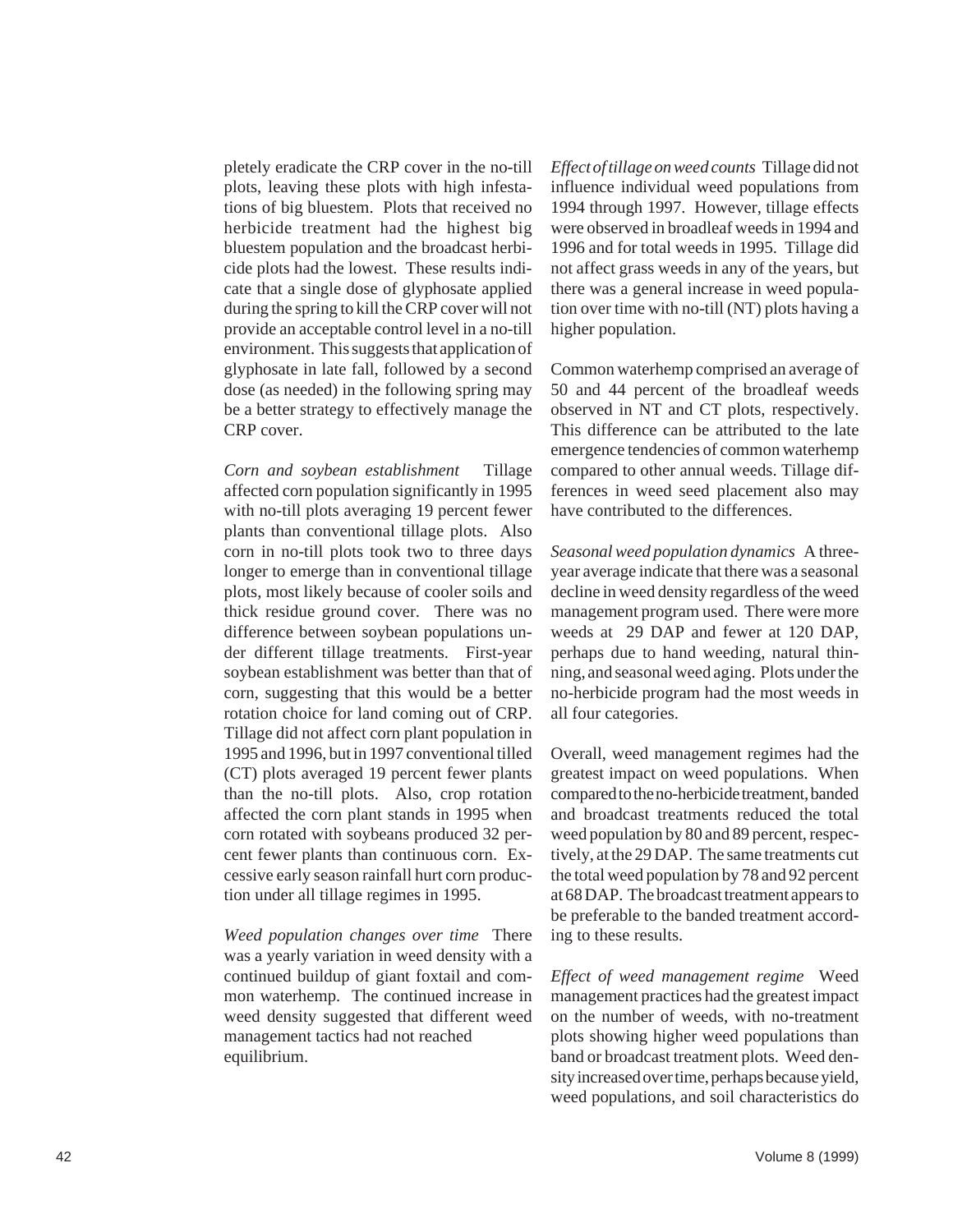

Effect of tillage on weed population dynamics averaged across cropping systems and management regimes

not reach equilibrium until the management regime has been established at least four to 10 years.

*Corn and soybean yields* Tillage affected the soybean yield in no-till plots in 1994. Soybean plots within no-herbicide and banded herbicide treatments resulted in similar yields, and broadcast treatment yields were somewhat greater. No difference in yield was recorded for soybeans raised under conventional tillage in 1994. Similar results were obtained in 1996, however, with an increase in soybean yield possibly due to crop rotation effects and better control of big bluestem in the no-till environment.

Tillage did not significantly alter corn yield in any of the years, though conventional tillage plots tended to produce slightly more corn. Problems experienced with soil quality, weather, and animal damage may have affected yields in several instances.

Weed management regimes had the greatest impact on corn yield. In this study, the noherbicide treatment had the lowest corn yield throughout, regardless of the tillage used, due to the higher weed populations during the growing season. Banding and broadcast treatments produced similar corn yields most of the time.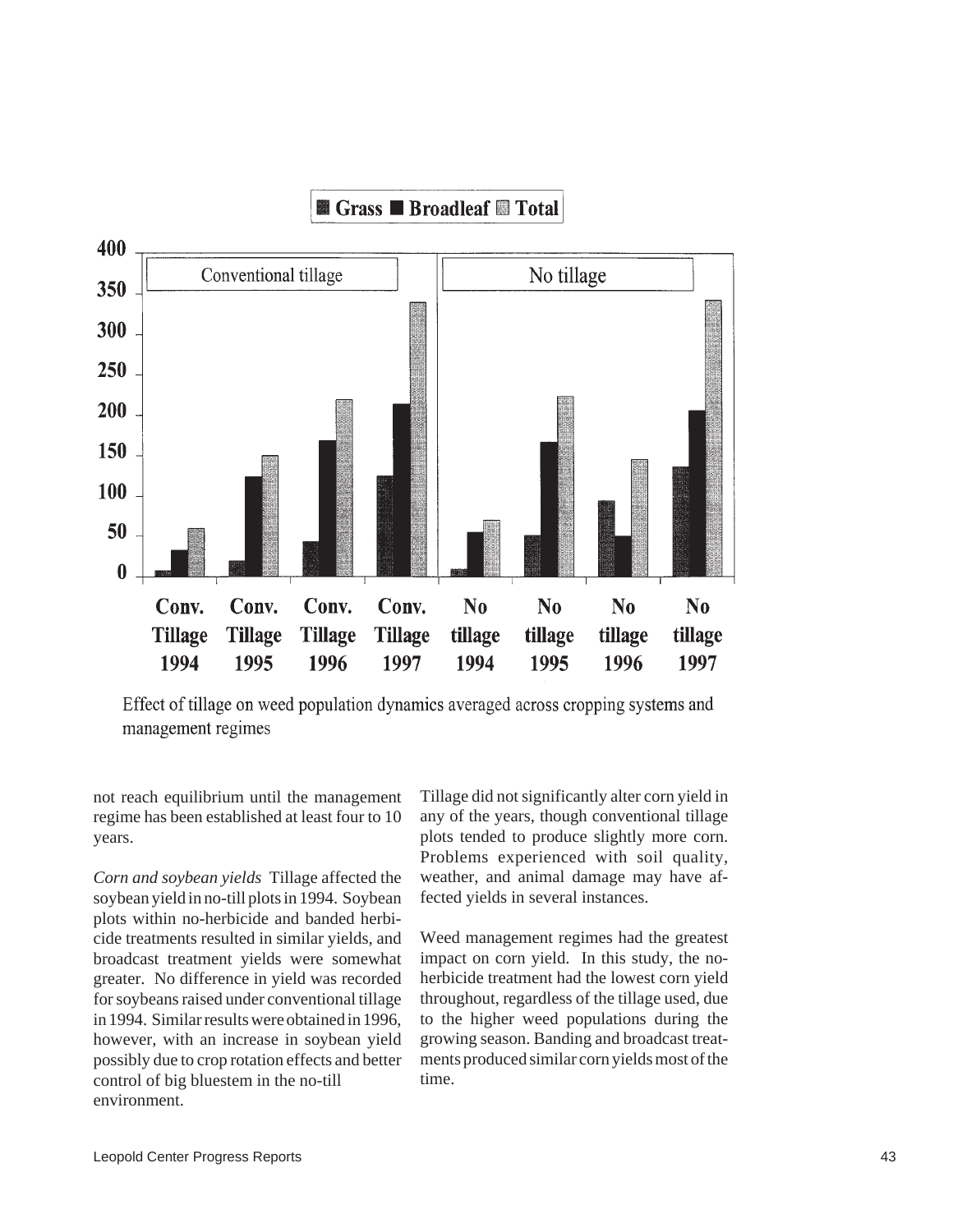The eight years of CRP inactivity caused patchy weed distribution in the fields and there was a great variation in weed population and distribution among plots. This also could be associated with differences in seed dormancy and longevity in the soil among different weed species. Therefore, spot application of herbicides might be appropriate for efficient management of certain weeds. Unlike corn, there was no problem establishing soybeans in the first year of this study, indicating that a rotation starting with soybeans would be preferred in lands previously under CRP. Soybeans also allow use of cultural weed management strategies that may help reduce herbicide usage. Tillage affected both weed population and yield, with conventional tillage generating better yields than no-till. However, because this land was taken out of production due to concerns about soil erosion, conventional tillage may not be an environmentally appropriate option.

*Seedbank characterization* Weed seedbank populations reflect the effects of seed biology as well as past and current management practices. Seeds of 13 weed species were recorded at the McNay location from 1994 to 1997 with broadleaf weeds surviving at a higher rate compared to grasses after eight years under the CRP. On average, common lambsquarters and pigweed species comprised 82 percent of the total weed seedbank.

Prevailing weather conditions and crop performance in the previous year played a very significant role in the changes of weed seedbank at this location. Grass weed species seedbank totals continue to increase yearly with the highest total recorded in 1997. There was an almost 19-fold increase in foxtail species from 1994 to 1997.

Poor weed control in 1995 due to high rainfall at the beginning of the season resulted in higher seedbank totals for yellow sweetclover, field pennycress, common lambsquarters, and Amaranthus in 1996. Venice mallow and common ragweed, which had been controlled well in previous years, were first recorded in 1996 and their populations remained relatively unchanged in 1997. Poor corn and soybean stands in 1995 also contributed to a favorable environment for weed seed production. Better weed control in 1996 produced a decline in the total weed seedbank for 1997.

*Effect of tillage and crop rotation* Even though tillage and crop rotation are known to influence the species composition of the seedbank, there were no tillage and crop rotation main effects, nor any interactions shown in this study. It has been estimated that weed populations and soil characteristics do not reach equilibrium until the management regimes have been established for four to ten years. Similarly, in order for rotation to affect weed seedbank composition, the rotation must include crops that differ in planting and maturation dates, competitiveness, and associated management practices. In this study, both corn and soybeans were planted at the same time each year so there were no differences between the cropping systems.

*Effect of weed management regimes* Except for a few instances, the no-herbicide treatment plots had the highest seedbank totals throughout this study. Band and broadcast herbicide treatments had similar effects on foxtail weed species seedbanks in 1994, 1996, and 1997. There was an average annual increase of 177 (non-herbicide) and 121 percent (banded herbicide) for the pigweed species seedbank between 1994 and 1997. In contrast, the broadcast herbicide treatment showed a 31 percent decline in weed seedbank for pigweed species (which includes common waterhemp) in the same period.

*Effect of time of soil sampling on seedbank*  Time of soil sampling for weed seedbank characterization tended to have a large influence on the weed seedbank for foxtail species, common lambsquarters, pigweed species, field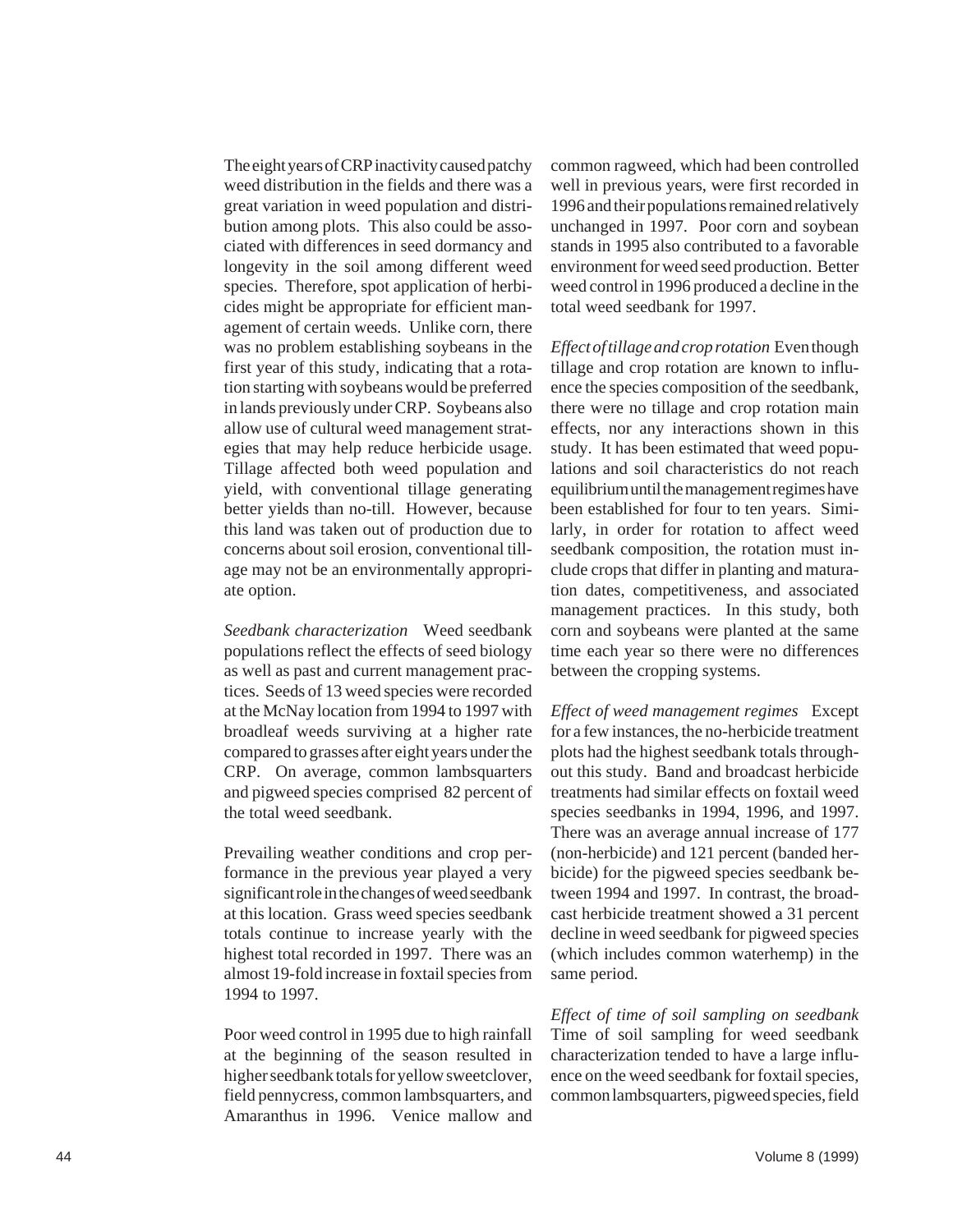pennycress, yellow sweetclover, yellow woodsorrel, and witchgrass. The foxtail and common waterhemp species seedbanks were higher in the fall sampling each year and low in the spring, reflecting the effect of annual seed-rain on the seedbank. Predation by small animals and insects that use weed seed for food is believed to affect the seasonal differences in seedbank totals.

*Weed seedbank diversity and riches* The study of community diversity considers the number of species within a community and an assessment of the proportional representation of these species. The no-herbicide treatment tended to have a more diverse grass weed seedbank compared to band and broadcast herbicide treatments. Total seedbank diversity was similar for the three weed management regimes from 1995 through 1997.

Even though the use of herbicides tends to reduce the weed seed density, it does not eliminate weed species. In this study, the use of band and broadcast herbicides reduced the total weed density, but did not affect the number of broadleaf weed species. The no- herbicide treatment tended to have a greater number of grass species, whereas the broadcast has the least, and banded was intermediate. Total weed species were similar in the band and broadcast treatments and lower in the noherbicide in 1995 through 1997. Weed community richness was higher in the no-herbicide treatment for grass seedbank and lower in the broadcast treatment. This suggests that herbicides used in this study were very effective on grass species. Overall, broadleaf weed seedbank seemed to be affected differently by weed management compared to grass species. Band and broadcast treatments are likely to lower the number of weed species, increase weed species evenness, and maintain species richness.

*Weed seedbank characterization in CRP and adjacent cultivated land* Weed seeds for 18 species were recorded both in the CRP and cultivated fields in different proportions. However, statistical analysis indicated only seedbanks for foxtail species, common lambsquarters, and pigweed species were significantly different between CRP and cultivated land. Of the 126 fields sampled in the survey, only 17 had CRP land with a larger foxtail seedbank than in adjacent cultivated land. Eighteen CRP fields had larger concentrations of common lambsquarters and pigweed species seedbanks than adjacent cropped land. The fields showing differences in weed seedbanks were mainly distributed in the central Iowa district. However, these differences could be associated with individual field management during and after CRP cover establishment. These results indicate that even though producers try to prevent the last weed from forming seed, cultivated land seems to have a larger seedbank than adjacent CRP land.

Only three counties of the 63 surveyed showed differences in the number of weed species between CRP and adjacent cultivated land. This is an indication that weed seedbank variability is due mainly to weed fertility and not species variability.

*Soil fungi population response to treatments*  Tillage and cropping system did not have any influence on the population density of isolated fungi in this study. However, there were differences attributed to years, time of soil sampling, and weed management regimes without any interactions. Forty-four different fungi species were found in the soil taken from the McNay research center from 1994 to 1997.

*Trichoderma* and *Penicillium* had the largest population within the fungi imperfecti with 23 percent each in 1994, 17 and 31percent in 1995, 24 and 22 percent in 1996, and 26 and 25 percent in 1997, respectively. Fusarium had 10 percent of the total fungi imperfecti in 1994; 13 percent in 1995 and 1996; and 11 percent in 1997.